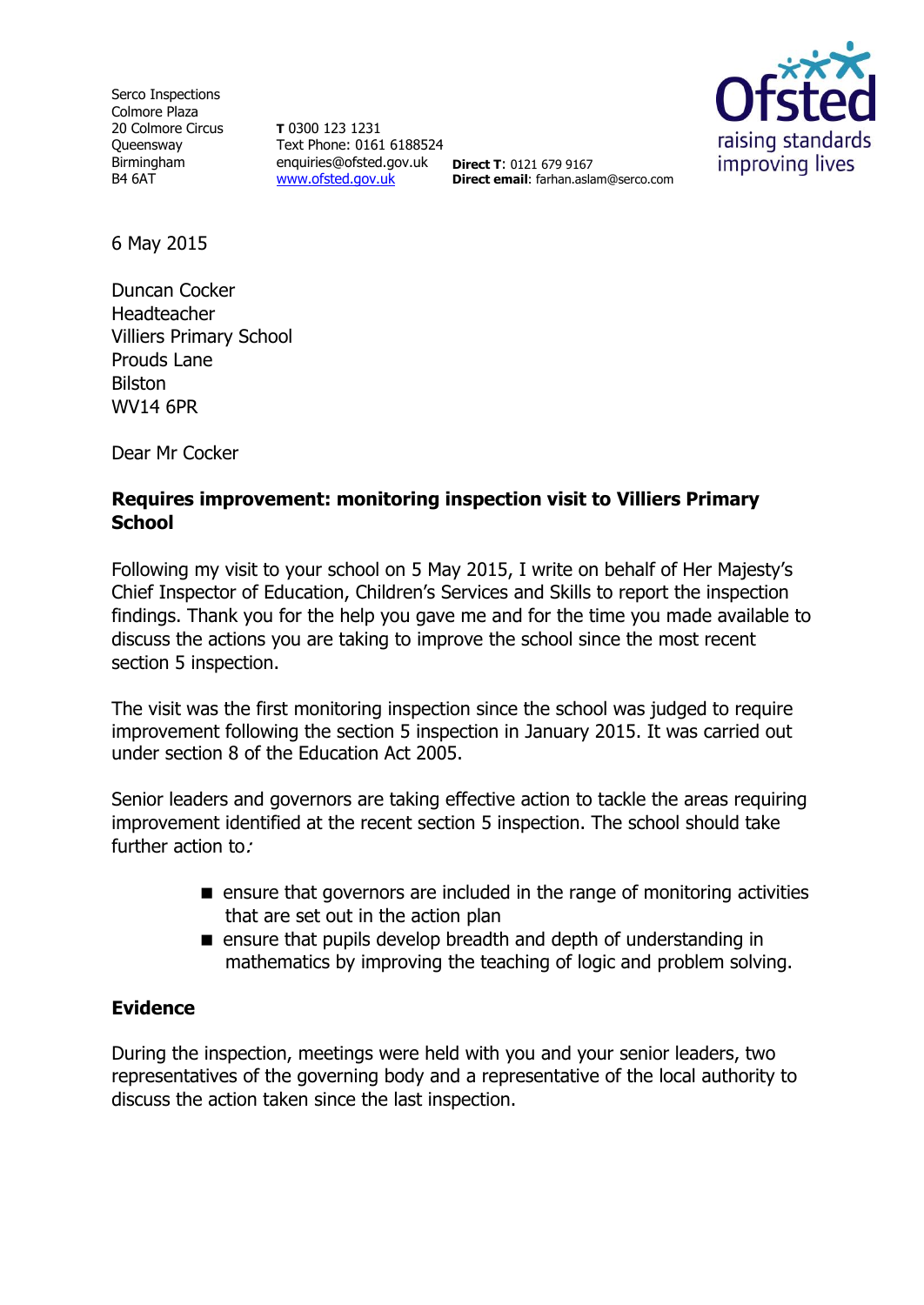

The school improvement plan was evaluated, along with other documents relating to attendance, the checks made on the quality of teaching, minutes from governors meetings and information about pupils' progress. We also visited a number of classrooms together to talk to pupils and look at their work.

# **Context**

Since the inspection in January 2015, one teacher has resigned from their post and will leave at the end of May, and a second will leave at the end of the year. One teaching assistant is also leaving at the end of the year. Two newly qualified teachers have been appointed to start in September and you are currently advertising two more teaching positions.

# **Main findings**

There is clear and tangible determination from you and the senior leaders to continue to improve the school as quickly as possible. You work together as a strong, cohesive unit and have a shared vision of how to ensure that the school becomes at least good as quickly as possible. Since the school was removed from special measures in January you have maintained an appropriate sense of urgency in your improvement work and are tackling the areas for improvement head on.

Your action plan provides clear direction and precise timescales for your improvement activities. It includes some measureable and appropriate milestones for checking if actions have been successful. It is correctly focussed on the areas for improvement identified at the last inspection and clearly states who will be responsible for checking that actions have been taken and have had an impact on improving pupils' progress. Governors are not yet included in these checking activities.

The assistant headteachers have clearly defined roles. They are proactive and conscientious and are knowledgeable about the year groups for which they are responsible. They make frequent checks on the quality of teaching and provide staff with helpful advice on what needs to improve further. Their work has a positive impact because they provide deadlines by which improvements must be made and then go back quickly to check their advice has been followed.

You have an accurate and thorough view of the school's strengths and weaknesses. As a result, you have made strategic decisions to place senior leaders with expertise in mathematics and English in the year groups where the least progress has been made in these subjects.

In addition you are targeting staff training specifically at areas of weakness. For example, in order to help teachers to make accurate judgements about the quality of pupils' writing you have developed a set of reference materials to show different levels of writing. During this process you identified that pupils' use of punctuation needs improvement and have commissioned training for staff on this area of writing.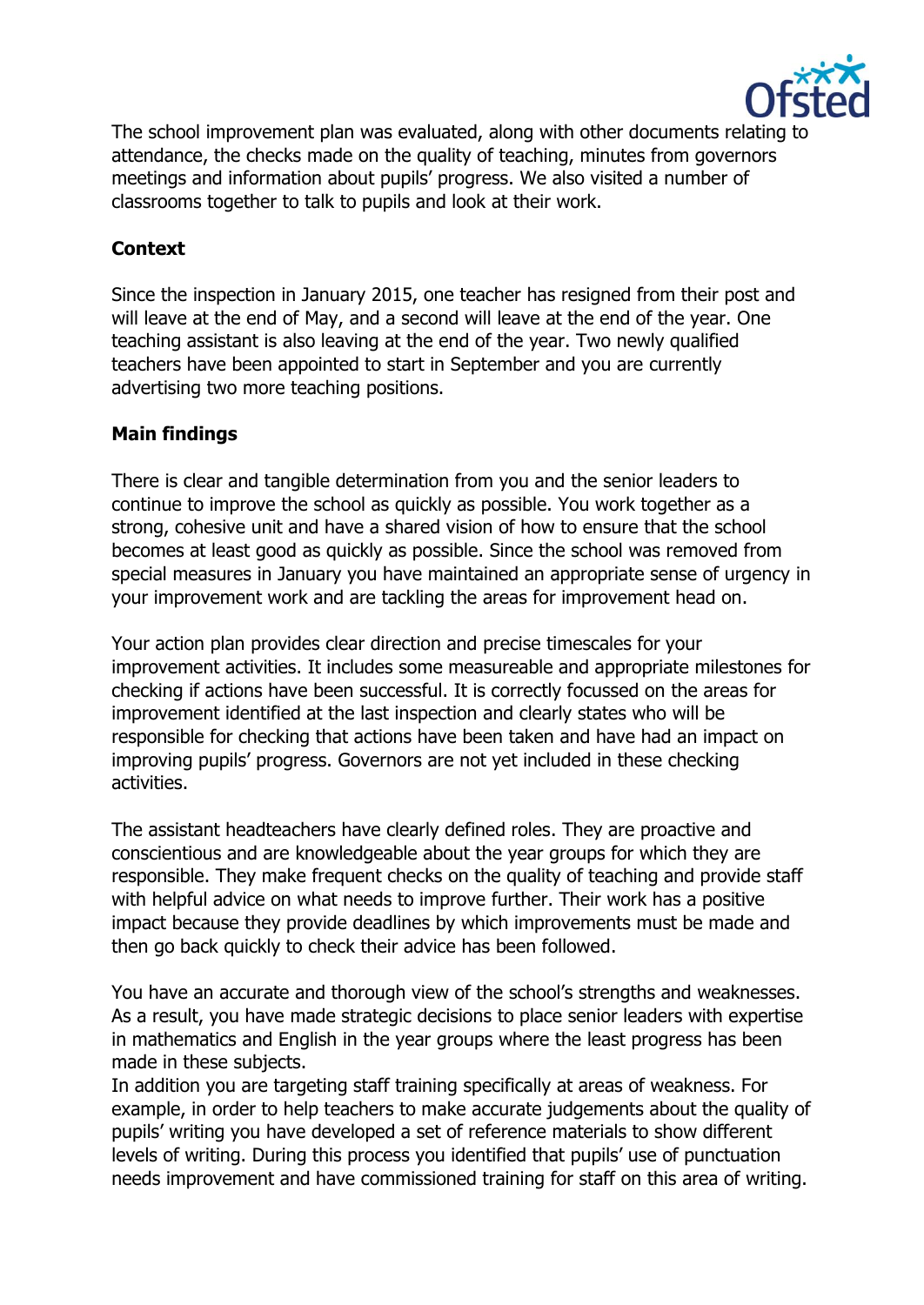

The quality of teaching continues to improve. This is because you have high expectations of all staff and quickly provide individual coaching and support where it is necessary. You are effectively sharing the good practice that exists within the school.

The quality of planning is becoming more consistent across the school. This is as a result of the new planning format which provides teachers with clear guidance about what to include in each lesson. Expectations about providing work of different levels of difficulty are explicit. Monitoring records show that this has led to improvements in the quality of planning and to the level of challenge provided for pupils in many classrooms.

Marking continues to improve. This is because frequent checks are made on the quality of marking in teachers' books and any poor practice is addressed quickly. The policy has recently been adapted and now provides teachers with clearer guidance on how to mark mathematics books to improve the progress that pupils can make.

The leadership skills of the teachers with responsibilities for subjects are improving. They have recently prepared action plans for their areas of responsibility and have presented these to governors. They are in the early stages of monitoring the quality of teaching in their subject areas.

School tracking information shows that the proportion of pupils on track to meet the standard required in the Year 1 phonics check has increased compared with 2014 and is likely remain above the national average. This is as a result of continued improvements the teaching of phonics. Equally, pupils in Year 2 are on track to perform better in reading, writing and mathematics than their classmates last year, particularly at the higher Level 3. Improvements are also evident in Year 6. Almost all pupils are on track to make the expected progress in reading and writing with an above average proportion making more progress than is expected. However, mathematics remains the weaker area with only small improvements being made from last year.

You are aware that the improvement in mathematics is slower than that seen in reading and writing. In order to help pupils to make better progress you have organised training for staff in the use of practical equipment to support learning. You have audited and centralised these resources to make them more accessible.

In addition you have planned a day of training to help teachers to understand the requirements of the new mathematics curriculum for pupils to have a breadth and depth in their mathematical knowledge. Parents have attended workshops in school to better understand how mathematics is taught.